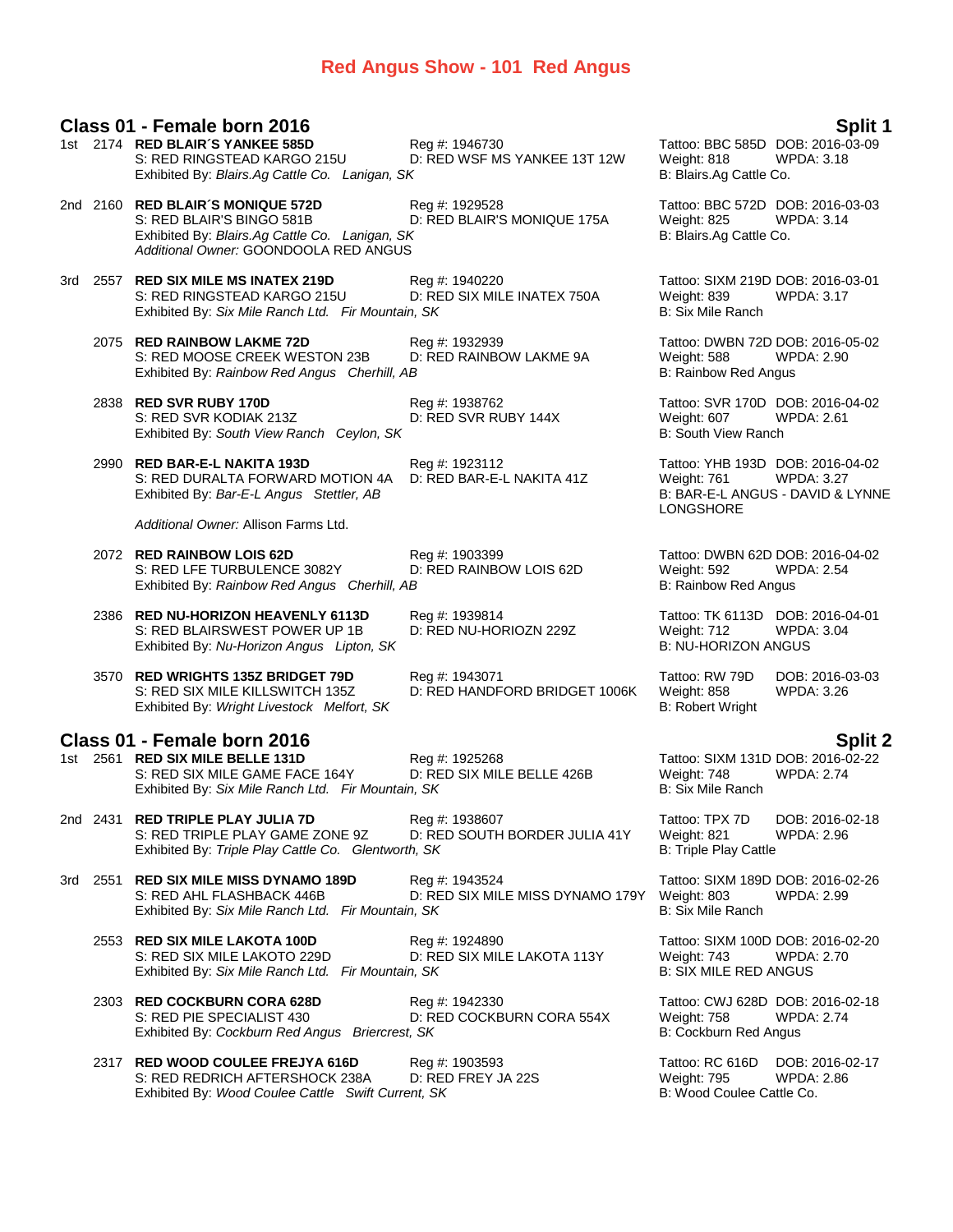2993 **RED BAR-E-L MINOLA 75D** Reg #: 1923050 Tattoo: YHB 75D DOB: 2016-02-16 Exhibited By: Bar-E-L Angus Stettler, AB

*Additional Owner:* Allison Farms Ltd.

3428 **RED TRIPLE L RHODA 30D** Reg #: 1942882 Tattoo: RKT 30D DOB: 2016-02-15 S: RED SIX MILE KILLSWITCH 135Z D: RED GEIS RHODA 1231<sup>'05</sup> Weight: 827 WPDA: 2.95 Exhibited By: Triple L Angus Viscount, SK B: TRIPLE L ANGUS

#### **Class 01 - Female born 2016 Split 3**

- 1st 2004 **RED TER-RON ALICE 129D**<br>11 S: RED TWIN HERITAGE HUSTLE 25A D: RED TER-RON ALICE 55A Weight: 829 WPDA: 2.92 S: RED TWIN HERITAGE HUSTLE 25A D: RED TER-RON ALICE 55A Weight: 829<br>
Exhibited By: Ter-Ron Farms Forestburg, AB B: Ter-Ron Farms Exhibited By: Ter-Ron Farms Forestburg, AB
- 2nd 2563 **RED SIX MILE LARKABA LASS 22D** Reg #: 1924886 Tattoo: SIXM 22D DOB: 2016-02-10<br>S: RED SIX MILE WARCRAFT 254Z D: RED GLY LARKABA LASSIE 111T Weight: 789 WPDA: 2.77 D: RED GLY LARKABA LASSIE 111T Weight: 789 WPDA: 2.77 Exhibited By: Six Mile Ranch Ltd. Fir Mountain, SK B: **B: SIX MILE RED ANGUS**
- 3rd 2073 **RED RAINBOW COUNTESS 14D** Reg #: 1932946 Tattoo: DWBN 14D DOB: 2016-02-11 S: RED MOOSE CREEK WESTON 23B D: RED RAINBOW COUNTESS 32X Weight: 890 WPDA: 3.13 Exhibited By: *Rainbow Red Angus Cherhill, AB* B: Rainbow Red Angus B: Rainbow Red Angus
	- 2164 **RED WILDMAN LARKABA 609D** Reg #: 1924327 Tattoo: BGW 609D DOB: 2016-02-12 S: RED TAYLOR'S COWBOY 43B D: RED WILDMAN LARKABA 027X Weight: 872 WPDA: 3.08 Exhibited By: *Blairs.Ag Cattle Co. Lanigan, SK* B: Wildman Livestock *Additional Owner:* Blairs.Ag Cattle Co.
	- 2171 **RED BLAIR´S DOLL 523D** Reg #: 1929517 Tattoo: BBC 523D DOB: 2016-02-11 S: RED BLAIR´S BINGO 581B D: RED TFCC DOLL 202Z Weight: 781 WPDA: 2.75 Exhibited By: *Blairs.Ag Cattle Co. Lanigan, SK* B: Blairs.Ag Cattle Co.
	- 2773 **RED T&S BLUEBLOOD LADY 63D** Reg #: 1929901 Tattoo: TSH 63D DOB: 2016-02-11 D: RED T&S BLUEBLOOD LADY 3X Exhibited By: *Hunt, Terry & Stacey Rose Valley, SK* B: T&S Farms
	- 3423 **RED TRIPLE L LUCY 16D**<br>
	S: RED SIX MILE KILLSWITCH 135Z D: RED TRIPLE L LUCY 47X Weight: 785 WPDA: 2.74 S: RED SIX MILE KILLSWITCH 135Z Exhibited By: Triple L Angus Viscount, SK B: TRIPLE L ANGUS

2991 **RED BAR-E-L TNF LASSIE 29D** Reg #: 1944658 Tattoo: YHB 29D DOB: 2016-02-09 S: RED SIX MILE SIGNATURE 295B D: RED BAR-E-L LASSIE 166X Weight: 846 WPDA: 2.96<br>Exhibited By: *Bar-E-L Angus Stettler*, *AB* D: RED BAR-E-L LASSIE 166X B: BAR-E-L ANGUS - DAVID & LYNNE Exhibited By: Bar-E-L Angus Stettler, AB

*Additional Owner:* Allison Farms Ltd.

#### **Class 01 - Female born 2016 Split 4**

1st 3566 **RED WRIGHTS LANA 18D** Reg #: 1930736 Tattoo: JKK 18D DOB: 2016-02-08 S: RED SIX MILE KILLSWITCH 135Z D: RED WRIGHTS 297Y LANA 154A Weight: 827 WPDA: 2.88 Exhibited By: Wright Livestock Melfort, SK B: Jim Wright B: Jim Wright

- 2nd 2153 **RED BLAIRSWEST CHETA 20 D** Reg #: 1921343 Tattoo: MJNB 20D DOB: 2016-02-01<br>S: RED SIX MILE SIGNATURE 295B D: RED BLAIRS CHETA 45Z Weight: 858 WPDA: 2.92 S: RED SIX MILE SIGNATURE 295B D: RED BLAIRS CHETA 45Z Weight: 858 WPDA: 2.92<br>Exhibited By: *Blairswest Land and Cattle DRAKE, SK* B: MAGUIRE BLAIR Exhibited By: Blairswest Land and Cattle DRAKE, SK *Additional Owner:* NOLAN BLAIR *Additional Owner:* BLAIRSWEST LAND AND CATTLE LTD
- 3rd 3492 **RED WHEEL BAR-E-L ANNIE OAKLEY 84D** Reg #: 1923243 Tattoo: MFW 84D DOB: 2016-02-02 D: RED WHEEL ANNIE OAKLEY 8B Weight: 873 WPDA: 2.98<br>D: WHEELER'S STOCK FARM Exhibited By: Wheeler's Stock Farm Saskatoon, SK *Additional Owner:* BAR-E-L ANGUS

# 2426 **RED DOUBLE C BLOCKANA 200D** Reg #: 1922446 Tattoo: CPRA

- S: RED FLYING K MAX 96X<br>
Exhibited By: Double C Red Angus Foam Lake, SK<br>
Exhibited By: Double C Red Angus Foam Lake, SK<br>
B: CDwernichuk, Cameron, Charlene & Exhibited By: *Double C Red Angus Foam Lake, SK*
- 2774 **RED T&S PATTY 48D** Reg #: 1925124 Tattoo: TSH 48D DOB: 2016-02-03 S: RED T-K VALENTINE 20B D: RED T&S PATTY 64Z Weight: 766 WPDA: 2.62 Exhibited By: *Hunt, Terry & Stacey Rose Valley, SK* B: T&S Farms

D: RED BAR-E-L MINOLA 243T Weight: 874 WPDA: 3.13<br>B: BAR-E-L ANGUS - DAVID & LYNNE LONGSHORE

LONGSHORE

200D DOB: 2016-02-07 Chance Patterson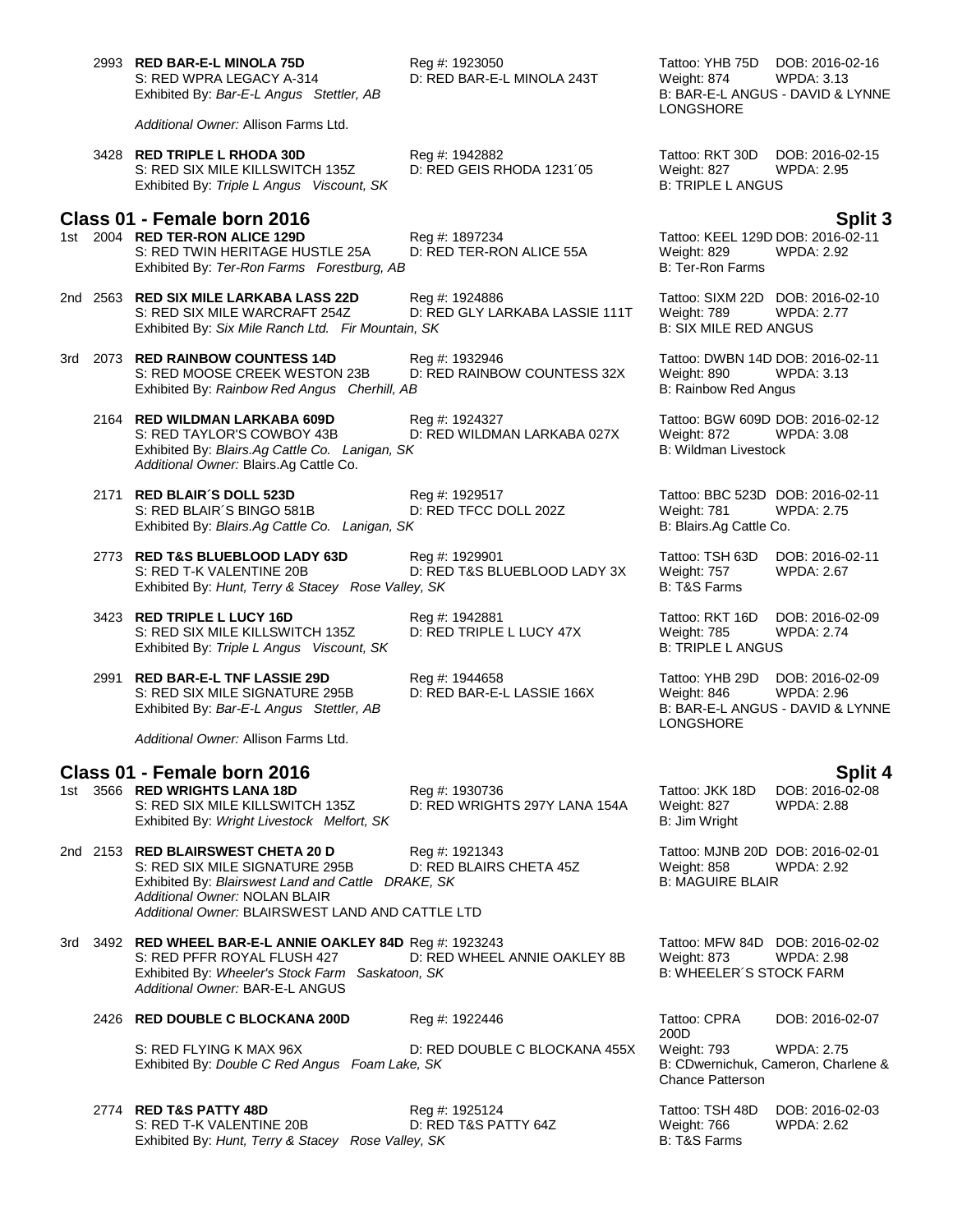3526 **RED WILBAR BLOCKANA 50D** Reg #: 1911376 **Tattoo: WJD 50D DOB: 2016-02-03**<br>S: RED PIE SPECIALIST 430 D: RED WILBAR BLOCKANA 357X Weight: 732 WPDA: 2.51 D: RED WILBAR BLOCKANA 357X Weight: 732 WPDA: 2.51<br>B: Wilbar Cattle Co. Exhibited By: Wilbar Cattle Co. Dundurn, SK 2173 **RED BLAIR'S BERRY 507D** Reg #: 1935734 Tattoo: BBC 507D DOB: 2016-02-02 S: RED BLAIR'S BINGO 581B<br>
Exhibited By: *Blairs.Ag Cattle Co. Lanigan, SK* BERRY 25B B: Blairs.Ag Cattle Co. Exhibited By: Blairs.Ag Cattle Co. Lanigan, SK 2652 **RED TRIPLE H SERENA 6D** Reg #: 1917145 Tattoo: HRA 6D DOB: 2016-02-02 S: RED C-BAR ANTICIPATION 101W D: RED TRIPLE H BAX SERENA 85B Weight: 807 WPDA: 2.75 Exhibited By: Triple H Cattle Co. Ltd. Cupar, SK B: Triple H Cattle Co. Ltd. **Class 01 - Female born 2016 Split 5** 1st 2001 **RED TER-RON CRESTA 6D** Reg #: 1900849 Reg **Example 2016** Tattoo: HFX 6D S: RED TER-RON PARKER 34A D: RED TER-RON CRESTA 125W Weight: 850 WPDA: 2.66<br>Exhibited By: Ter-Ron Farms Forestburg. AB<br>B: Ter-Ron Farms Exhibited By: Ter-Ron Farms Forestburg, AB 2nd 3090 **RED MAR MAC BONITA 10D** Reg #: 1907939 Tattoo: KOF 10D DOB: 2016-01-22 S: RED CHOPPER K CAPACITY 308B D: RED BRYLOR BONITA 65X Weight: 840 WPDA: 2.76<br>Exhibited By: Mar Mac Farms Brandon. MB Exhibited By: Mar Mac Farms Brandon, MB *Additional Owner:* Dale McKay 3rd 2159 **RED BLAIR´S RUST LARKABA 502D** Reg #: 1940703 Tattoo: BBC 502D DOB: 2016-01-20 S: RED SIX MILE SIGNATURE 295B D: RED BLAIR´S LARKABA 17T Weight: 808 WPDA: 2.64 Exhibited By: *Blairs.Ag Cattle Co. Lanigan, SK* B: Blairs.Ag Cattle Co. *Additional Owner:* Rust Mountain View Ranch 3192 **RED SHILOH DUSTY ROSE 23D** Reg #: 1902760 Tattoo: SCCA 23D DOB: 2016-01-29 S: RED ML HUSTLER 272Z D: RED SHILOH UTTER RESPECT 24U Weight: 900 WPDA: 3.03 Exhibited By: *Shiloh Cattle Company Craigmyle, AB* B: Shiloh Cattle Company Craigmyle, AB 3419 **RED SY DIXIE 71D** Reg #: 1940253 Tattoo: WYF 71D DOB: 2016-01-26 D: RED HAZEL MISSIE 88W Weight: 837 WPDA: 2.79<br>aresholm, AB Weight: 837 B: Symens Land and Cattle Co Exhibited By: Symens Land and Cattle Co Claresholm, AB 2771 **RED T&S BOOM 23D** Reg #: 1922801 Reg **Example 2771** RED T&S BOOM 23D DOB: 2016-01-25<br>S: RED T&S RIBEYE 41A D: RED T&S BOOM 18Y Weight: 792 WPDA: 2.63 D: RED T&S BOOM 18Y Weight: 792<br>ev. *SK* B: T&S Farms Exhibited By: *Hunt, Terry & Stacey Rose Valley, SK* 2151 **RED BLAIRSWEST ROXIE NOVA 6D** Reg #: 1893324 Tattoo: MJNB 6D DOB: 2016-01-23 S: RED WHEEL CASANOVA 3B D: RED BLAIRSWEST MABEL 30A Weight: 918 WPDA: 3.03 Exhibited By: *Blairswest Land and Cattle DRAKE, SK* B: MAGUIRE BLAIR 3193 **RED SHILOH DEVOTION 10D** Reg #: 1902749 Tattoo: SCCA 10D DOB: 2016-01-21 S: RED ML HUSTLER 272Z D: RED TOMAHAWK LADY 54P Weight: 876 WPDA: 2.87 Exhibited By: *Shiloh Cattle Company Craigmyle, AB* B: Shiloh Cattle Company Craigmyle, AB 2425 **RED DOUBLE C ROGA 180D** Reg #: 1940313 Tattoo: CPRA 180D<br>Weight: 889 S: RED WRAZ PHANTOM 12B D: RED DOUBLE C ROGA 474B Weight: 889 WPDA: 2.91<br>Exhibited By: Double C Red Angus Foam Lake, SK B: C Dwernichuk, Cameron, Charlene Exhibited By: *Double C Red Angus Foam Lake, SK* 

### **Class 02 - Junior Division Calf Champion and Reserve Calf Champion Female**

1st 2174 **RED BLAIR´S YANKEE 585D** Reg #: 1946730 Tattoo: BBC 585D DOB: 2016-03-09<br>S: RED RINGSTEAD KARGO 215U D: RED WSF MS YANKEE 13T 12W Weight: 818 WPDA: 3.18 D: RED WSF MS YANKEE 13T 12W Weight: 818 WF<br>K B: Blairs.Ag Cattle Co. Exhibited By: Blairs.Ag Cattle Co. Lanigan, SK

2nd 2160 **RED BLAIR´S MONIQUE 572D** Reg #: 1929528 Tattoo: BBC 572D DOB: 2016-03-03 D: RED BLAIR'S MONIQUE 175A Exhibited By: *Blairs.Ag Cattle Co. Lanigan, SK* B: Blairs.Ag Cattle Co. *Additional Owner:* GOONDOOLA RED ANGUS

# **Class 03 - Intermediate Division Calf Champion and Reserve Calf Champion Female**

1st 2004 **RED TER-RON ALICE 129D** Reg #: 1897234 Tattoo: KEEL 129D DOB: 2016-02-11<br>S: RED TWIN HERITAGE HUSTLE 25A D: RED TER-RON ALICE 55A Weight: 829 WPDA: 2.92 S: RED TWIN HERITAGE HUSTLE 25A D: RED TER-RON ALICE 55A Weight: 829 Exhibited By: Ter-Ron Farms Forestburg, AB **B: Ter-Ron Farms** B: Ter-Ron Farms

DOB: 2016-01-20 & Chance Patterson

# **Split 0**

# **Split 0**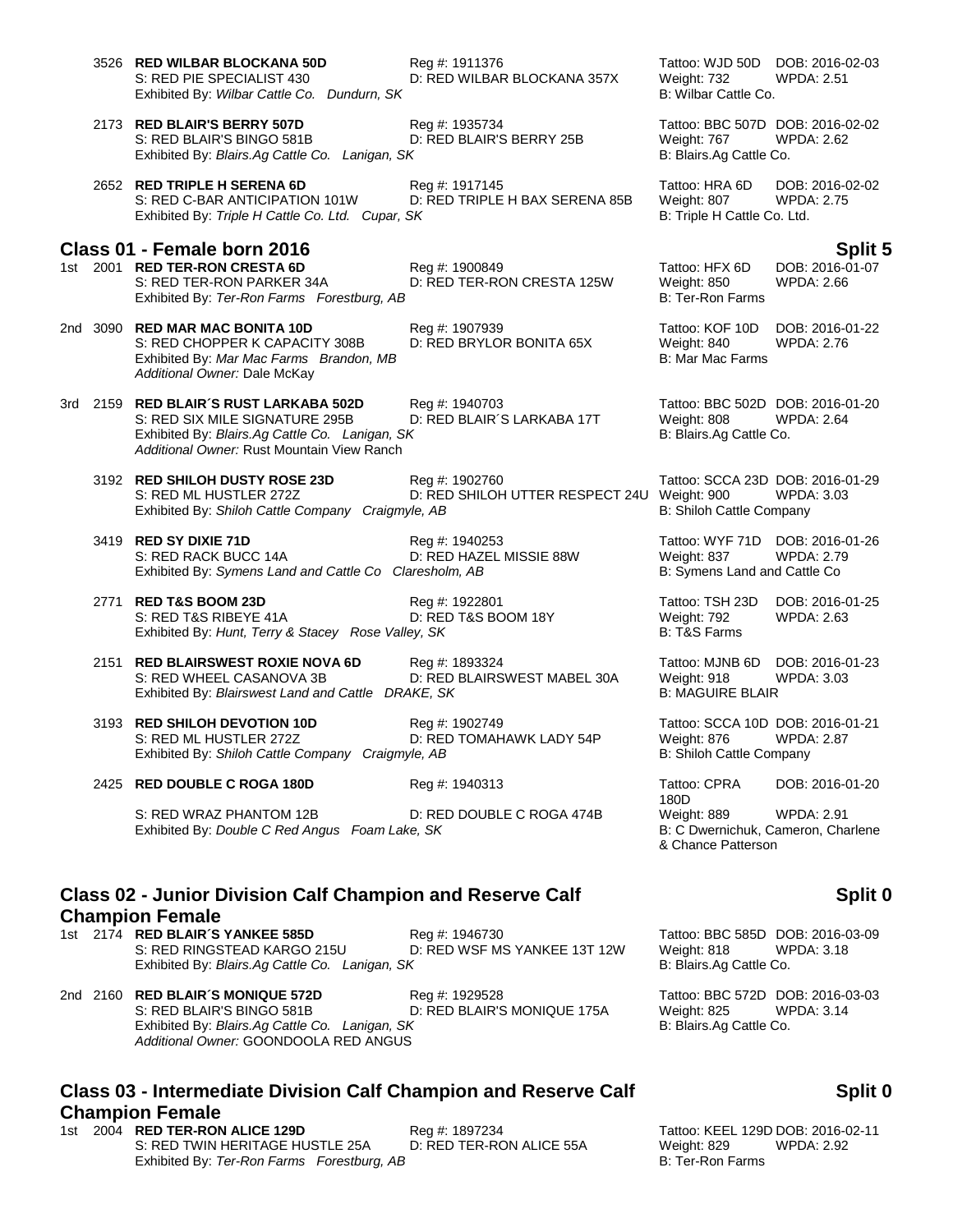|                                                                             | 2nd 2563 RED SIX MILE LARKABA LASS 22D<br>S: RED SIX MILE WARCRAFT 254Z<br>Exhibited By: Six Mile Ranch Ltd. Fir Mountain, SK                                                     | Reg #: 1924886<br>D: RED GLY LARKABA LASSIE 111T                 | Tattoo: SIXM 22D DOB: 2016-02-10<br>Weight: 789<br><b>B: SIX MILE RED ANGUS</b>          | <b>WPDA: 2.77</b>                    |  |  |  |
|-----------------------------------------------------------------------------|-----------------------------------------------------------------------------------------------------------------------------------------------------------------------------------|------------------------------------------------------------------|------------------------------------------------------------------------------------------|--------------------------------------|--|--|--|
| <b>Class 04 - Senior Division Calf Champion and Reserve Calf</b><br>Split 0 |                                                                                                                                                                                   |                                                                  |                                                                                          |                                      |  |  |  |
|                                                                             | <b>Champion Female</b><br>1st 2001 RED TER-RON CRESTA 6D<br>S: RED TER-RON PARKER 34A<br>Exhibited By: Ter-Ron Farms Forestburg, AB                                               | Reg #: 1900849<br>D: RED TER-RON CRESTA 125W                     | Tattoo: HFX 6D<br><b>Weight: 850</b><br><b>B: Ter-Ron Farms</b>                          | DOB: 2016-01-07<br><b>WPDA: 2.66</b> |  |  |  |
|                                                                             | 2nd 3090 RED MAR MAC BONITA 10D<br>S: RED CHOPPER K CAPACITY 308B<br>Exhibited By: Mar Mac Farms Brandon, MB<br>Additional Owner: Dale McKay                                      | Reg #: 1907939<br>D: RED BRYLOR BONITA 65X                       | Tattoo: KOF 10D<br>Weight: 840<br>B: Mar Mac Farms                                       | DOB: 2016-01-22<br>WPDA: 2.76        |  |  |  |
|                                                                             | Class 05 - Female born 2015                                                                                                                                                       |                                                                  |                                                                                          | Split 1                              |  |  |  |
|                                                                             | 1st 2560 RED SIX MILE MS LAKOTA 350C<br>S: RED SIX MILE TUFF ENUFF 111Z<br>Exhibited By: Six Mile Ranch Ltd. Fir Mountain, SK<br>Additional Owner: ERIC SMITH - BREED CREEK RANCH | Reg #: 1853469<br>D: RED SIX MILE LAKOTA 350C                    | Tattoo: SIXM 350C DOB: 2015-03-10<br><b>Weight: 1498</b><br><b>B: SIX MILE RED ANGUS</b> | <b>WPDA: 2.41</b>                    |  |  |  |
|                                                                             | 2nd 3613 RED LAZY MC SPARKLE 169C<br>S: RED TER RON PARKER 34A<br>Exhibited By: Lazy MC Angus bassano, AB                                                                         | Reg #: 1860317<br>D: RED LAZY MC SPARKLE 56Z                     | Tattoo: LDEL 169C DOB: 2015-03-09<br>Weight: 1474<br>B: Lazy MC Angus                    | <b>WPDA: 2.37</b>                    |  |  |  |
|                                                                             | 3rd 2840 RED SVR CHRISTINA 5C<br>S: RED CLAY BANDIT 18X<br>Exhibited By: South View Ranch Ceylon, SK                                                                              | Reg #: 1872758<br>D: RED SVR CHRISTINA 28X                       | Tattoo: SVR 5C<br>Weight: 1393<br><b>B: South View Ranch</b>                             | DOB: 2015-03-04<br><b>WPDA: 2.22</b> |  |  |  |
|                                                                             | 2148 RED BLAIR'S ROBERTA LEE 40C<br>S: RED RINGSTEAD KARGO 215U<br>Exhibited By: Double B Angus McLean, SK                                                                        | Reg #: 1881364<br>D: RED BLAIRS ROBERTA LEE 72Z                  | Tattoo: BBC 40C<br><b>Weight: 1362</b><br>B: Blairs.Ag Cattle Co.                        | DOB: 2015-04-09<br>WPDA: 2.30        |  |  |  |
|                                                                             | 2550 RED SIX MILE DIAMOND MAY 324C<br>S: RED L83 SUPER DUTY 324C<br>Exhibited By: Six Mile Ranch Ltd. Fir Mountain, SK                                                            | Reg #: 1853468<br>D: RED GLY DIAMOND                             | Tattoo: SIXM 324C DOB: 2015-03-07<br>Weight: 1480<br><b>B: Six Mile Ranch</b>            | <b>WPDA: 2.37</b>                    |  |  |  |
|                                                                             | 3274 RED GJP 478Y MS THOR 32C<br>S: RED GJP THJOR 255A<br>Exhibited By: Pugh Farms Edgerton, AB                                                                                   | Reg #: 1863344<br>D: RED GJP 335W MS 132U KING 478Y Weight: 1302 | Tattoo: GJP 32C<br><b>B: GREGORY PUGH</b>                                                | DOB: 2015-03-06<br>WPDA: 2.08        |  |  |  |
|                                                                             | 2612 RED GJP 370X MS THOR 25C<br>S: RED GJP THOR 255A<br>Exhibited By: Hall's Cattle Co. Craven, SK<br>Additional Owner: Greg Pugh                                                | Reg #: 1863349<br>D: RED GJP 232U MS FAT TONY 370X Weight: 1516  | Tattoo: GJP 25C<br>B: GREG PUGH c/o JAYLNN FARMS                                         | DOB: 2015-03-01<br>WPDA: 2.40        |  |  |  |
|                                                                             | Class 05 - Female born 2015                                                                                                                                                       |                                                                  |                                                                                          | <b>Split 2</b>                       |  |  |  |
|                                                                             | 1st 2006 RED TER-RON DIAMOND MIST 26C<br>S: RED SOO LINE POWER EYE 161X<br>Exhibited By: Ter-Ron Farms Forestburg, AB<br>Additional Owner: Six Mile Ranch                         | Reg #: 1875554<br>D: TER-RON DIAMOND MIST 24U                    | Tattoo: RPAH 26C DOB: 2015-01-17<br><b>Weight: 1494</b><br><b>B: Ter-Ron Farms</b>       | <b>WPDA: 2.22</b>                    |  |  |  |
|                                                                             | 2nd 2556 RED DURALTA 67A FANNY 27C<br>S: RED MOOSE CREEK RAPTOR 67A<br>Exhibited By: Six Mile Ranch Ltd. Fir Mountain, SK                                                         | Reg #: 1870533<br>D: RED DURALTA 275X FANNY 54Z                  | Tattoo: DFLC 27C DOB: 2015-01-27<br><b>Weight: 1376</b><br><b>B: DURALTA FARMS INC</b>   | WPDA: 2.07                           |  |  |  |
|                                                                             | 3rd 3612 RED COCKBURN CORA 501C<br>S: RED SSS BREAKOUT 114Y<br>Exhibited By: Cockburn Red Angus Briercrest, SK                                                                    | Reg #: 1884473<br>D: RED COCKBURN CORA 254Z                      | Tattoo: CWJ 501C DOB: 2015-02-09<br>Weight: 1406<br>B: Cockburn Red Angus                | WPDA: 2.16                           |  |  |  |
|                                                                             | 2486 RED DKF MISS DURANGO 108C<br>S: RED DKF K-DURANGO 20M<br>Exhibited By: DKF Red & Black Angus Gladmar, SK                                                                     | Reg #: 1877385<br>D: RED DKF MISS SHIVER 6X                      | Tattoo: DKF 108C DOB: 2015-02-08<br>Weight: 1561<br><b>B: DKF RED &amp; BLACK ANGUS</b>  | WPDA: 2.39                           |  |  |  |
|                                                                             | 2430 RED TRIPLE PLAY LASSIE 3C<br>S: RED TRIPLE PLAY GAME ZONE 9Z<br>Exhibited By: Triple Play Cattle Co. Glentworth, SK                                                          | Reg #: 1864797<br>D: RED TRIPLE PLAY LASSIE 12Z                  | Tattoo: TPX 3C<br><b>Weight: 1473</b><br>B: Triple Play Cattle                           | DOB: 2015-02-06<br>WPDA: 2.25        |  |  |  |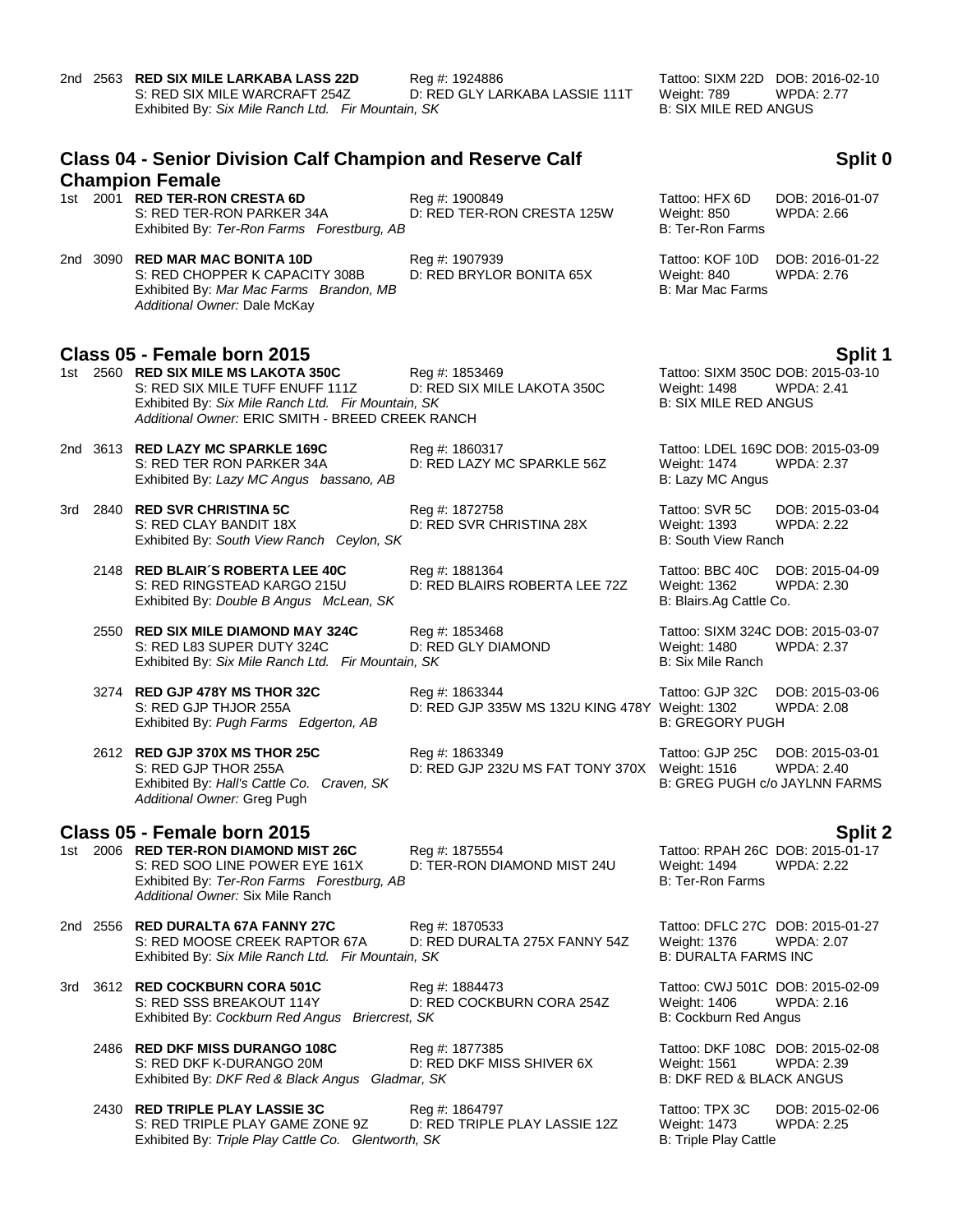|     |          | 2484 RED DKFE MISS ACE 84C<br>S: RED SOO LINE POWER EYE 161X<br>Exhibited By: DKF Red & Black Angus Gladmar, SK                                                                   | Reg #: 1866530<br>D: RED BLU DAWN MISS ILLICIT 359Z             | Weight: 1405<br><b>B: Eric Fettes DKF ANGUS</b>                        | Tattoo: DKFE 84C DOB: 2015-02-02<br><b>WPDA: 2.14</b>  |
|-----|----------|-----------------------------------------------------------------------------------------------------------------------------------------------------------------------------------|-----------------------------------------------------------------|------------------------------------------------------------------------|--------------------------------------------------------|
|     |          | 3425 RED TRIPLE L CHETA 2C<br>S: RED SIX MILE KILLSWITCH 135Z<br>Exhibited By: Triple L Angus Viscount, SK                                                                        | Reg #: 1881734<br>D: RED SIXMILE CHETA 702W                     | Tattoo: RKT 2C<br><b>Weight: 1709</b><br>B: Triple L Angus             | DOB: 2015-01-21<br><b>WPDA: 2.55</b>                   |
|     |          | <b>Class 06 - Junior Division Champion and Reserve Champion</b><br>Yearling Heifer                                                                                                |                                                                 |                                                                        | Split 0                                                |
|     |          | 1st 2560 RED SIX MILE MS LAKOTA 350C<br>S: RED SIX MILE TUFF ENUFF 111Z<br>Exhibited By: Six Mile Ranch Ltd. Fir Mountain, SK<br>Additional Owner: ERIC SMITH - BREED CREEK RANCH | Reg #: 1853469<br>D: RED SIX MILE LAKOTA 350C                   | Weight: 1498<br><b>B: SIX MILE RED ANGUS</b>                           | Tattoo: SIXM 350C DOB: 2015-03-10<br><b>WPDA: 2.41</b> |
|     |          | 2nd 3613 RED LAZY MC SPARKLE 169C<br>S: RED TER RON PARKER 34A<br>Exhibited By: Lazy MC Angus bassano, AB                                                                         | Reg #: 1860317<br>D: RED LAZY MC SPARKLE 56Z                    | <b>Weight: 1474</b><br>B: Lazy MC Angus                                | Tattoo: LDEL 169C DOB: 2015-03-09<br><b>WPDA: 2.37</b> |
|     |          | Class 07 - Intermediate Division Champion and Reserve Champion Yearling Heifer                                                                                                    |                                                                 |                                                                        |                                                        |
|     |          | <b>Class 08 - Senior Division Champion and Reserve Champion</b><br><b>Yearling Heifer</b>                                                                                         |                                                                 |                                                                        | Split 0                                                |
|     |          | 1st 2006 RED TER-RON DIAMOND MIST 26C<br>S: RED SOO LINE POWER EYE 161X<br>Exhibited By: Ter-Ron Farms Forestburg, AB<br>Additional Owner: Six Mile Ranch                         | Reg #: 1875554<br>D: TER-RON DIAMOND MIST 24U                   | Weight: 1494<br><b>B: Ter-Ron Farms</b>                                | Tattoo: RPAH 26C DOB: 2015-01-17<br><b>WPDA: 2.22</b>  |
|     |          | 2nd   2556 <b>RED DURALTA 67A FANNY 27C</b><br>S: RED MOOSE CREEK RAPTOR 67A<br>Exhibited By: Six Mile Ranch Ltd. Fir Mountain, SK                                                | Reg #: 1870533<br>D: RED DURALTA 275X FANNY 54Z                 | <b>Weight: 1376</b><br><b>B: DURALTA FARMS INC</b>                     | Tattoo: DFLC 27C DOB: 2015-01-27<br><b>WPDA: 2.07</b>  |
|     |          | Class 09 Female (with 2016 tattooed calf) born in 2014 or earlier                                                                                                                 |                                                                 |                                                                        | Split 1                                                |
|     | 1st 2555 | <b>RED SIX MILE GLORIA 195B</b><br>S: RED SIX MILE GAME FACE 164Y<br>Calf at Side: RED SIX MILE NIO<br><b>GLORIA 555D</b>                                                         | Reg #: 1812641<br>D: RED SIX MILE GLORIA 361T<br>Reg #: 1940868 | Tattoo: SIXM 195B<br>Weight: 1558<br>Tattoo: SIXM 555D DOB: 2016-04-02 | DOB: 2014-03-01                                        |
|     |          | S: RED U-2 RECKONING 149A<br>Exhibited By: Six Mile Ranch Ltd. Fir Mountain, SK<br>Additional Owner: NIOBRARA RED ANGUS<br>Additional Owner: SIX MILE RED ANGUS                   | Sex: F                                                          | <b>Weight: 723</b><br><b>B: SIX MILE RED ANGUS</b>                     | WPDA: 0.00                                             |
|     | 2nd 2156 | <b>RED WILDMAN MISS STOCKY 420B</b><br>S: RED JENSEN SKY 611X                                                                                                                     | Reg #: 1804843<br>D: RED WILDMAN MISS STOCKY 731T Weight: 1717  | Tattoo: BGW 420B                                                       | DOB: 2014-02-27                                        |
|     |          | <b>Calf at Side: RED WILDMAN</b><br><b>CIMARRON 605D</b>                                                                                                                          | Reg #: 1924325                                                  | Tattoo: BGW 605D                                                       | DOB: 2016-02-11                                        |
|     |          | S: RED TAYLOR'S COWBOY 43B<br>Exhibited By: Blairs.Ag Cattle Co. Lanigan, SK<br>Additional Owner: Blairs.Ag Cattle Co.                                                            | Sex: M                                                          | <b>Weight: 959</b><br><b>B: Wildman Livestock</b>                      | WPDA: 0.00                                             |
| 3rd | 2147     | <b>RED BLAIR'S BONITA 3B</b><br>S: RED HAYCOW CUTTING EDGE 055                                                                                                                    | Reg #: 1820308<br>D: RED BRYLOR BONITA 204T                     | Tattoo: BBC 3B<br>Weight: 1498                                         | DOB: 2014-03-11                                        |
|     |          | Calf at Side: RED DOUBLE B<br><b>DIVERSION 1D</b>                                                                                                                                 | Reg #: 1896685                                                  | Tattoo: BAX 1D                                                         | DOB: 2016-01-23                                        |
|     |          | S: RED LAZY MC CC DETOUR 2W<br>Exhibited By: Double B Angus McLean, SK                                                                                                            | Sex: M                                                          | Weight: 1004<br>B: Blairs.Ag Cattle Co.                                | <b>WPDA: 0.00</b>                                      |
|     | 3132     | <b>RED LAZY MC GLITTERBUG 165B</b><br>S: RED LAZY MC EYE SPY 64Y                                                                                                                  | Reg #: 1865205<br>D: RED LAZY MC GLITTERBUG 78Y                 | Tattoo: LDEL 165B<br>Weight: 1933                                      | DOB: 2014-03-04                                        |
|     |          | Calf at Side: RED LAZY MC<br><b>GLITTERBUG 112D</b>                                                                                                                               | Reg #: 1895579                                                  | Tattoo: LDEL 112D                                                      | DOB: 2016-02-16                                        |
|     |          | S: RED LAZY MC RAMBLINMAN 305B<br>Exhibited By: Lazy MC Angus bassano, AB<br>Additional Owner: Laurie Morasch                                                                     | Sex: F                                                          | Weight: 916<br>B: Lazy MC Angus                                        | <b>WPDA: 0.00</b>                                      |
|     |          |                                                                                                                                                                                   |                                                                 |                                                                        |                                                        |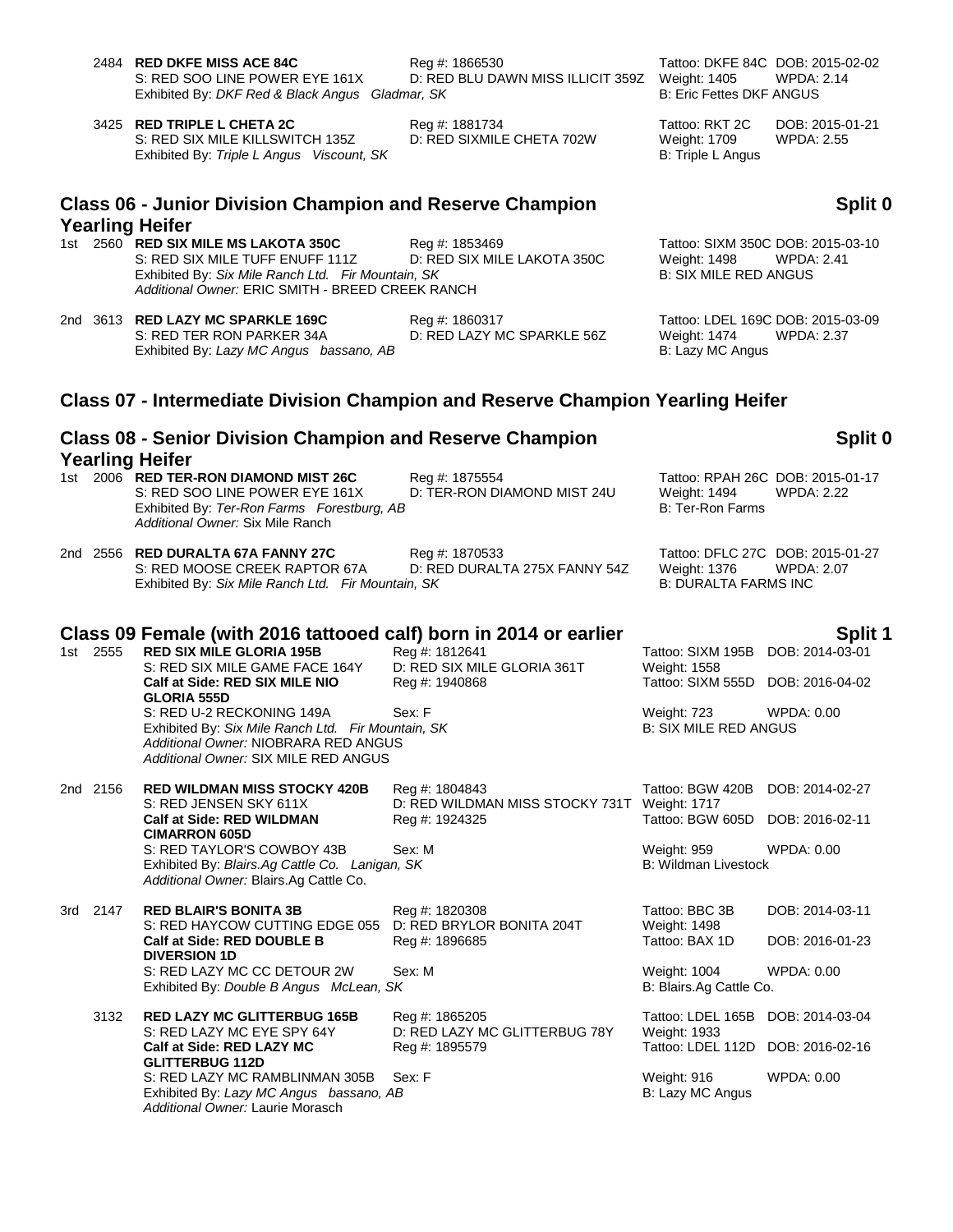| 2763     | <b>RED HOWE MISS ANNIE 15B</b><br>S: RED U6 HESSTON 14Z                                                                                       | Reg #: 1811016<br>D: RED HOWE MISS ANNIE 201Z                  | Tattoo: MHZ 15B<br>Weight: 1694                                 | DOB: 2014-02-04                      |
|----------|-----------------------------------------------------------------------------------------------------------------------------------------------|----------------------------------------------------------------|-----------------------------------------------------------------|--------------------------------------|
|          | Calf at Side: RED HOWE REMINGTON Reg #: 1931094<br>46D                                                                                        |                                                                | Tattoo: MHZ 46D                                                 | DOB: 2016-02-01                      |
|          | S: RED SIX MILE & CO JAGGER 780A<br>Exhibited By: Howe Family Farm Moose Jaw, SK                                                              | Sex: M                                                         | Weight: 1065<br><b>B: MICHAEL HOWE</b>                          | WPDA: 0.00                           |
|          | Class 10 Champion and Reserve Champion Two Year Old Female                                                                                    |                                                                |                                                                 | Split 0                              |
| 1st 2555 | <b>RED SIX MILE GLORIA 195B</b><br>S: RED SIX MILE GAME FACE 164Y<br>Calf at Side: RED SIX MILE NIO                                           | Reg #: 1812641<br>D: RED SIX MILE GLORIA 361T                  | Tattoo: SIXM 195B<br>Weight: 1558<br>Tattoo: SIXM 555D          | DOB: 2014-03-01<br>DOB: 2016-04-02   |
|          | <b>GLORIA 555D</b><br>S: RED U-2 RECKONING 149A<br>Exhibited By: Six Mile Ranch Ltd. Fir Mountain, SK<br>Additional Owner: NIOBRARA RED ANGUS | Reg #: 1940868<br>Sex: F                                       | <b>Weight: 723</b><br><b>B: SIX MILE RED ANGUS</b>              | WPDA: 0.00                           |
|          | Additional Owner: SIX MILE RED ANGUS                                                                                                          |                                                                |                                                                 |                                      |
| 2nd 2156 | <b>RED WILDMAN MISS STOCKY 420B</b><br>S: RED JENSEN SKY 611X                                                                                 | Reg #: 1804843<br>D: RED WILDMAN MISS STOCKY 731T Weight: 1717 | Tattoo: BGW 420B                                                | DOB: 2014-02-27                      |
|          | <b>Calf at Side: RED WILDMAN</b><br><b>CIMARRON 605D</b>                                                                                      | Reg #: 1924325                                                 | Tattoo: BGW 605D                                                | DOB: 2016-02-11                      |
|          | S: RED TAYLOR'S COWBOY 43B<br>Exhibited By: Blairs.Ag Cattle Co. Lanigan, SK<br>Additional Owner: Blairs.Ag Cattle Co.                        | Sex: M                                                         | Weight: 959<br><b>B: Wildman Livestock</b>                      | <b>WPDA: 0.00</b>                    |
|          |                                                                                                                                               |                                                                |                                                                 |                                      |
| 1st 2375 | Class 11 Female (with 2016 tattooed calf) born in 2013 or earlier<br><b>RED REDRICH FIREFLY 121A</b>                                          | Reg #: 1728340                                                 | Tattoo: KAAD 121A DOB: 2013-02-13                               | Split 1                              |
|          | S: RED WILBAR LONGITUDE 646Y<br>Calf at Side: RED REDRICH FIREFLY<br>128D                                                                     | D: RED REDRICH FIREFLY 151U<br>Reg #: 1903085                  | Weight: 1920<br>Tattoo: BAIL 128D                               | DOB: 2016-01-13                      |
|          | S: RED SIX MILE GAME FACE 164Y<br>Exhibited By: Redrich Farms Forestburg, AB                                                                  | Sex: F                                                         | Weight: 882<br><b>B: Redrich Farms</b>                          | <b>WPDA: 0.00</b>                    |
| 2nd 2250 | <b>RED SERENITY ALFRIDA 114Z</b><br>S: RED HOWE BOLD EDITION 80T                                                                              | Reg #: 1665202<br>D: RED GOLD-BAR ALFRIDA T 303W               | Tattoo: RKB 114Z                                                | DOB: 2012-01-14                      |
|          | Calf at Side: RED SERENITY ALFRIDA Reg #: 1903138<br><b>BD 113D</b>                                                                           |                                                                | Weight: 1850<br>Tattoo: RKB 113D                                | DOB: 2016-01-13                      |
|          | S: RED DMM GLESBAR BARNDANCE<br>35X                                                                                                           | Sex: F                                                         | Weight: 927                                                     | WPDA: 0.00                           |
|          | Exhibited By: Serenity Livestock Fergus, ON                                                                                                   |                                                                | <b>B: Serenity Livestock</b>                                    |                                      |
|          | Class 12 - Champion and Reserve Champion Mature Female.                                                                                       |                                                                |                                                                 | Split 0                              |
| 1st 2375 | Exhibited By: Redrich Farms Forestburg, AB<br><b>RED REDRICH FIREFLY 128D</b><br>S: RED SIX MILE GAME FACE 164Y                               | Reg #: 1903085<br>D: RED REDRICH KD FIREFLY 121A               | <b>B: Redrich Farms</b><br>Tattoo: BAIL 128D<br>Weight: 882     | DOB: 2016-01-13<br><b>WPDA: 2.82</b> |
|          | <b>RED REDRICH FIREFLY 121A</b><br>S: RED WILBAR LONGITUDE 646Y                                                                               | Reg #: 1728340<br>D: RED REDRICH FIREFLY 151U                  | Tattoo: KAAD 121A DOB: 2013-02-13<br>Weight: 1920               | WPDA: 1.39                           |
| 2nd 2250 | Exhibited By: Serenity Livestock Fergus, ON<br><b>RED SERENITY ALFRIDA BD 113D</b><br>S: RED DMM GLESBAR BARNDANCE<br>35X                     | Reg #: 1903138<br>D: RED SERENITY ALFRIDA BE 114Z              | <b>B: Serenity Livestock</b><br>Tattoo: RKB 113D<br>Weight: 927 | DOB: 2016-01-13<br>WPDA: 2.96        |
|          | <b>RED SERENITY ALFRIDA 114Z</b>                                                                                                              | Reg #: 1665202                                                 | Tattoo: RKB 114Z                                                | DOB: 2012-01-14                      |

S: RED HOWE BOLD EDITION 80T D: RED GOLD-BAR ALFRIDA T 303W Weight: 1850 WPDA: 1.04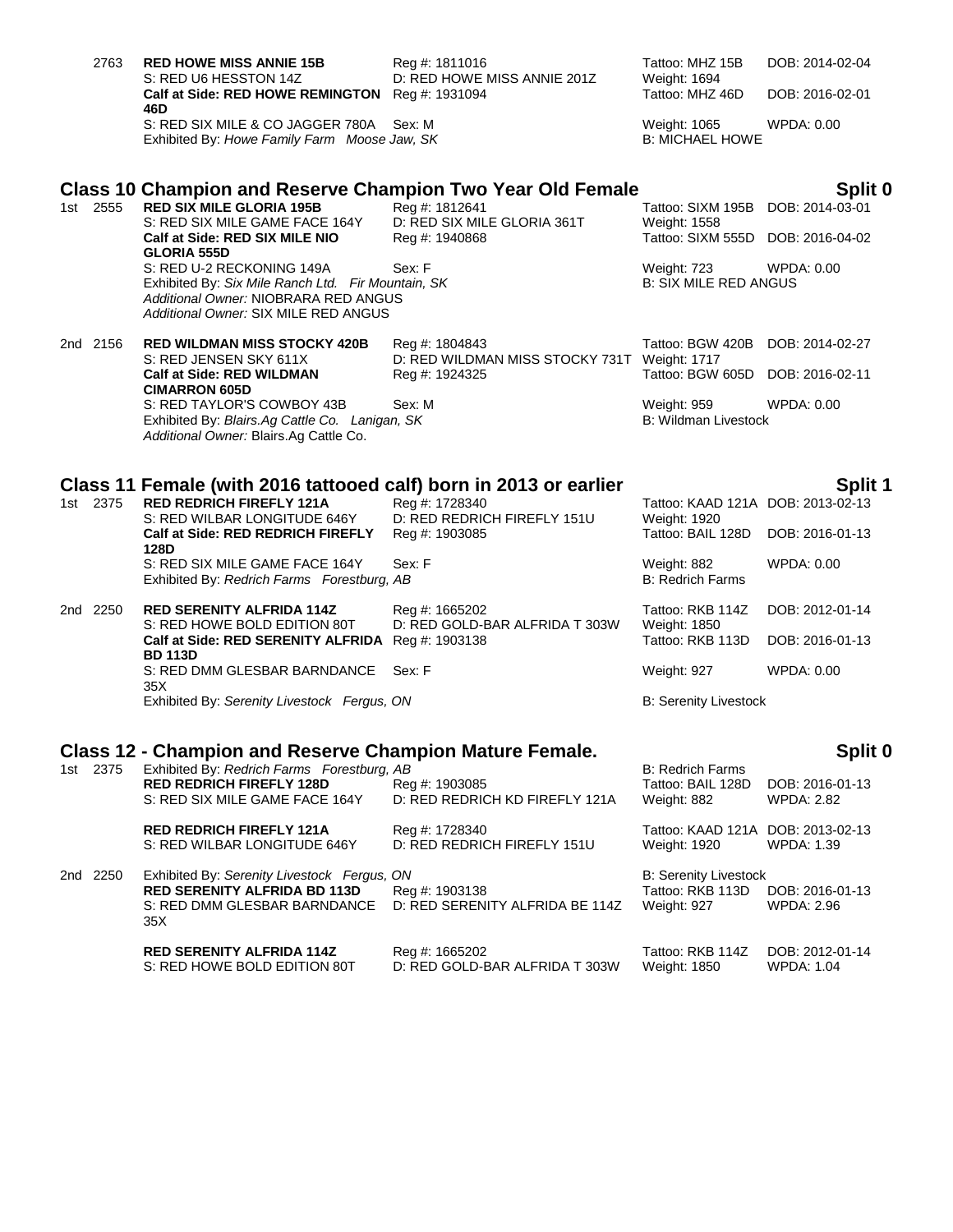| <b>Female</b> | <b>Class 13 - Grand Champion and Reserve Grand Champion</b>                                                                                                                                             |                                                   |                                                                                   | Split 0                                                           |
|---------------|---------------------------------------------------------------------------------------------------------------------------------------------------------------------------------------------------------|---------------------------------------------------|-----------------------------------------------------------------------------------|-------------------------------------------------------------------|
| 1st 2555      | Exhibited By: Six Mile Ranch Ltd. Fir Mountain, SK<br><b>RED SIX MILE GLORIA 195B</b><br>S: RED SIX MILE GAME FACE 164Y<br>Additional Owner: NIOBRARA RED ANGUS<br>Additional Owner: SIX MILE RED ANGUS | Reg #: 1812641<br>D: RED SIX MILE GLORIA 361T     | <b>B: SIX MILE RED ANGUS</b><br>Tattoo: SIXM 195B DOB: 2014-03-01<br>Weight: 1558 | <b>WPDA: 1.56</b>                                                 |
|               | <b>RED SIX MILE NIO GLORIA 555D</b><br>S: RED U-2 RECKONING 149A<br>Additional Owner: NIOBRARA RED ANGUS<br>Additional Owner: SIX MILE RED ANGUS                                                        | Reg #: 1940868<br>D: RED SIX MILE GLORIA 195B     | Tattoo: SIXM 555D DOB: 2016-04-02<br>Weight: 723                                  | WPDA: 3.10                                                        |
| 2nd 2006      | Exhibited By: Ter-Ron Farms Forestburg, AB<br><b>RED TER-RON DIAMOND MIST 26C</b><br>S: RED SOO LINE POWER EYE 161X<br>Additional Owner: Six Mile Ranch                                                 | Reg #: 1875554<br>D: TER-RON DIAMOND MIST 24U     | B: Ter-Ron Farms<br>Tattoo: RPAH 26C<br>Weight: 1494                              | DOB: 2015-01-17<br><b>WPDA: 2.22</b>                              |
|               | Class 14 - Bull born 2016                                                                                                                                                                               |                                                   |                                                                                   | Split 1                                                           |
|               | 1st 2149 RED DOUBLE B AUTOGRAPH 2D<br>S: RED SIX MILE SIGNATURE 295B<br>Exhibited By: Double B Angus McLean, SK                                                                                         | Reg #: 1896686<br>D: RED BLAIR'S LARKABA 42A      | Tattoo: BAX 2D<br>Weight: 852<br><b>B: Baxter Blair</b>                           | DOB: 2016-04-02<br>WPDA: 3.66                                     |
|               | 2nd 3569 RED WRIGHTS 9B NIGHT WATCH 78D<br>S: RED WRIGHTS 161X FIFTY BELOW 9B<br>Exhibited By: Wright Livestock Melfort, SK                                                                             | Reg #: 1922913<br>D: RED TRIPLE L COPPER LADY 24B | Tattoo: WRA 78D<br>Weight: 977<br>B: Jim Wright                                   | DOB: 2016-03-04<br><b>WPDA: 3.73</b>                              |
|               | 3rd 2172 RED BLAIR'S KARGO 580D<br>S: RED RINGSTEAD KARGO 215U<br>Exhibited By: Blairs.Ag Cattle Co. Lanigan, SK                                                                                        | Reg #: 1946721<br>D: WSF MS YANKEE 13T 12W        | Weight: 1020<br>B: Blairs.Ag Cattle Co.                                           | Tattoo: BBC 580D DOB: 2016-03-08<br>WPDA: 3.95                    |
|               | 3131 RED LAZY MC SON OF A GUN 234D<br>S: RED LAZY MC GUNNER 144B<br>Exhibited By: Lazy MC Angus bassano, AB                                                                                             | Reg #: 1943714<br>D: RED FLYING O BRIGHT 05B      | Weight: 794<br>B: Lazy MC Angus                                                   | Tattoo: CBM 234D DOB: 2016-04-07<br><b>WPDA: 3.48</b>             |
|               | 3564 RED WRIGHTS MONTE CARLO 37D<br>S: RED SIX MILE KILLSWITCH 135Z<br>Exhibited By: Wright Livestock Melfort, SK                                                                                       | Reg #: 1930739<br>D: RED WRIGHTS 5X FIREFLY 80Z   | Tattoo: JKK 37D<br>Weight: 1036<br>B: Jim Wright                                  | DOB: 2016-03-24<br><b>WPDA: 4.28</b>                              |
|               | 2554 RED SIX MILE NIO DIESEL 288D<br>S: RED SIX MILE SIGNATURE 295B<br>Exhibited By: Six Mile Ranch Ltd. Fir Mountain, SK                                                                               | Reg #: 935804<br>D: RED SIX MILE LAKOTO 35W       | Weight: 864<br>B: Six Mile Ranch                                                  | Tattoo: SIXM 288D DOB: 2016-03-16<br>WPDA: 3.46                   |
|               | 2839 RED SVR COWBOY 33D<br>S: RED PIE THE COWBOY KIND 343<br>Exhibited By: South View Ranch Ceylon, SK                                                                                                  | Reg #: 1941680<br>D: RED SVR ROXIE 49S            | Tattoo: SVR 33D<br>Weight: 772<br><b>B: South View Ranch</b>                      | DOB: 2016-03-12<br><b>WPDA: 3.04</b>                              |
|               | 2841 RED SVR HITCH 23D<br>S: RED SVR HITCH 63B<br>Exhibited By: South View Ranch Ceylon, SK                                                                                                             | Reg #: 1934338<br>D: RED SVR MISS LARK 88B        | Tattoo: SVR 23D<br>Weight: 817<br><b>B: South View Ranch</b>                      | DOB: 2016-03-10<br>WPDA: 3.19                                     |
|               | Class 14 - Bull born 2016                                                                                                                                                                               |                                                   |                                                                                   | <b>Split 2</b>                                                    |
|               | 1st 2986 RED BAR-E-L TRUMP CARD 21D<br>S: RED BAR-E-L AB MAGIC MIKE 189Z<br>Exhibited By: Bar-E-L Angus Stettler, AB                                                                                    | Reg #: 1923009<br>D: RED BAR-E-L SPRING ROSE 74B  | Tattoo: YHB 21D<br><b>Weight: 1020</b><br>LONGSHORE                               | DOB: 2016-02-07<br>WPDA: 3.54<br>B: BAR-E-L ANGUS - DAVID & LYNNE |
|               | 2nd 2302 RED COCKBURN RIBEYE 626D<br>S: RED COCKBURN RIBEYE 308U<br>Exhibited By: Cockburn Red Angus Briercrest, SK                                                                                     | Reg #: 1942329<br>D: RED COCKBURN DUCHESS 406W    | Weight: 967<br>B: Ward Cockburn                                                   | Tattoo: CWJ 626D DOB: 2016-02-16<br>WPDA: 3.47                    |
|               | 3rd 2433 RED TRIPLE PLAY DOYLE 11D<br>S: RED SIX MILE BRUNSON 357B<br>Exhibited By: Triple Play Cattle Co. Glentworth, SK                                                                               | Reg #: 1938608<br>D: RED TRIPLE PLAY LASSIE 4W    | Tattoo: TPX 11D<br>Weight: 940<br><b>B: Triple Play Cattle</b>                    | DOB: 2016-02-21<br>WPDA: 3.43                                     |
|               | 2559 RED SIX MILE DMX 152D<br>S: RED TER-RON PARKER 34A<br>Exhibited By: Six Mile Ranch Ltd. Fir Mountain, SK                                                                                           | Reg #: 1936948<br>D: RED PASQUIA FANCY LADY 59X   | Weight: 1010<br><b>B: ALVIN GINTER</b>                                            | Tattoo: SIXM 152D DOB: 2016-02-23<br>WPDA: 3.71                   |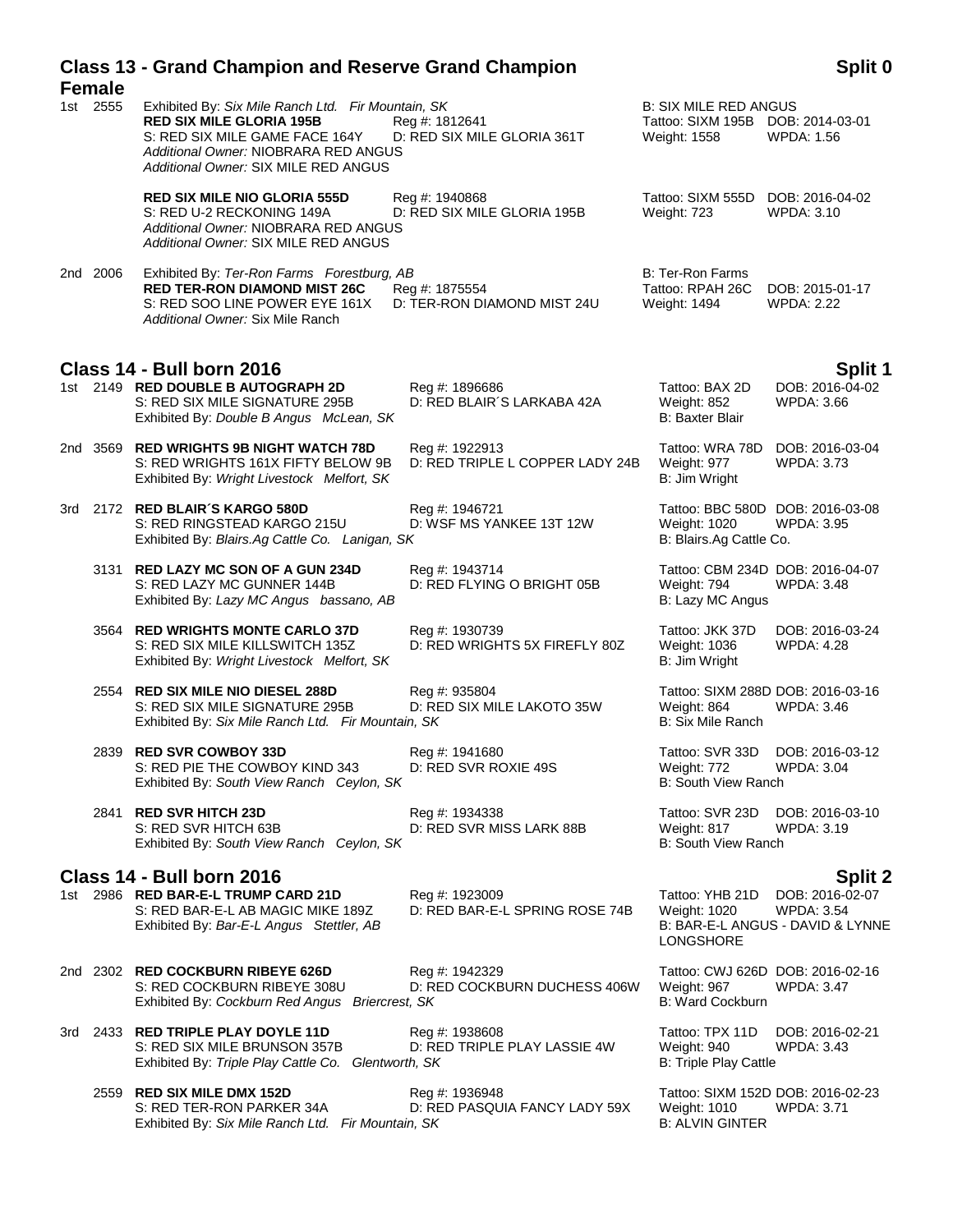|  | 2424 RED DOUBLE C DRUID 255D                                                                                                                                    | Reg #: 1922475                                           | Tattoo: CPRA                                                                             | DOB: 2016-02-19                                          |
|--|-----------------------------------------------------------------------------------------------------------------------------------------------------------------|----------------------------------------------------------|------------------------------------------------------------------------------------------|----------------------------------------------------------|
|  | S: RED FLYING K MAX 96X<br>Exhibited By: Double C Red Angus Foam Lake, SK                                                                                       | D: RED DOUBLE C MAGGI 157R                               | 255D<br>Weight: 885<br><b>Chance Patterson</b>                                           | <b>WPDA: 3.21</b><br>B: CDwernichuk, Cameron, Charlene & |
|  | 2306 RED COCKBURN ASSASSIN 624D<br>S: RED PIE SPECIALIST 430<br>Exhibited By: Cockburn Red Angus Briercrest, SK                                                 | Reg #: 1942328<br>D: RED COCKBURN CORA 254Z              | Tattoo: CWJ 624D DOB: 2016-02-15<br><b>Weight: 1009</b><br>B: Cockburn Red Angus         | <b>WPDA: 3.60</b>                                        |
|  | 2423 RED DOUBLE C DIESEL 218D                                                                                                                                   | Reg #: 1922459                                           | Tattoo: CPRA<br>218D                                                                     | DOB: 2016-02-13                                          |
|  | S: RED DOUBLE C BONANZA 415B<br>Exhibited By: Double C Red Angus Foam Lake, SK                                                                                  | D: RED DOUBLE C ANITA 358W                               | Weight: 1143<br>Chance Patterson                                                         | <b>WPDA: 4.05</b><br>B: CDwernichuk, Cameron, Charlene & |
|  | 2320 RED WOOD COULEE HOT SHOT 98D<br>S: RED TER-RON HOT SHOT 10B<br>Exhibited By: Wood Coulee Cattle Swift Current, SK                                          | Reg #: 1907757<br>D: RED RC TOPSY 98W                    | Tattoo: RC 98D<br>Weight: 912<br>B: Wood Coulee Cattle Co.                               | DOB: 2016-02-09<br>WPDA: 3.19                            |
|  | 2318 RED WOOD COULEE THUNDERSTRUCK<br>250D                                                                                                                      | Reg #: 1918895                                           | Tattoo: SLC 250D DOB: 2016-02-07                                                         |                                                          |
|  | S: RED TER-RON HOT SHOT 10B<br>Exhibited By: Wood Coulee Cattle Swift Current, SK                                                                               | D: RED WOOD COULEE CASSIE 250A                           | Weight: 830<br>B: Sarah Davidson                                                         | <b>WPDA: 2.88</b>                                        |
|  | Class 14 - Bull born 2016                                                                                                                                       |                                                          |                                                                                          | Split 3                                                  |
|  | 1st 3491 RED WHEEL JOURNEY 98D<br>S: RED BAR-E-L AB MAGIC MIKE 189Z<br>Exhibited By: Wheeler's Stock Farm Saskatoon, SK                                         | Reg #: 1929723<br>D: BLACK WHEEL PRIDE VRD 12P           | Tattoo: MFW 98D DOB: 2016-02-05<br><b>Weight: 1102</b><br><b>B: WHEELER'S STOCK FARM</b> | <b>WPDA: 3.80</b>                                        |
|  | 2nd 3197 RED SHILOH DESERT STORM 22D<br>S: RED WILDMAN CHUCK NORRIS 012X<br>Exhibited By: Shiloh Cattle Company Craigmyle, AB                                   | Reg #: 1902769<br>D: RED SHILOH WIDGET 42W               | Tattoo: SCCA 22D DOB: 2016-02-01<br>Weight: 993<br>B: Shiloh Cattle Company              | <b>WPDA: 3.38</b>                                        |
|  | 3rd 2000 RED K ADAMS TER-RON JOE 307D<br>S: RED TER-RON PARKER 34A<br>Exhibited By: Ter-Ron Farms Forestburg, AB                                                | Reg #: 1920942<br>D: RED K ADAMS AMAZING 307A            | Tattoo: KEA 307D DOB: 2016-02-01<br><b>Weight: 1108</b><br>B: Ter-Ron Farms              | <b>WPDA: 3.77</b>                                        |
|  | 2316 RED WOOD COULEE BEST SHOT 83D<br>S: RED TER-RON HOT SHOT 10B<br>Exhibited By: Wood Coulee Cattle Swift Current, SK                                         | Reg #: 1907738<br>D: RED GEIS DUCHESS 83'08              | Tattoo: SLC 83D<br>Weight: 934<br>B: Sarah Davidson                                      | DOB: 2016-02-06<br><b>WPDA: 3.23</b>                     |
|  | 2152 RED BLAIRSWEST ENTERPRISE 33D<br>S: RED SIX MILE SIGNATURE 295B<br>Exhibited By: Blairswest Land and Cattle DRAKE, SK                                      | Reg #: 1943106<br>D: RED BLAIRS SUGRLAND 5X              | Tattoo: MJNB 33D DOB: 2016-02-06<br><b>Weight: 1069</b><br><b>B: MAGUIRE BLAIR</b>       | <b>WPDA: 3.70</b>                                        |
|  | 3089 RED MAR MAC DEBUT 70D<br>S: RED WINDY HILL ZEPPELIN 1240Z<br>Exhibited By: Mar Mac Farms Brandon, MB                                                       | Reg #: 1925055<br>D: RED MCRAE'S RUBY 10T                | Tattoo: KOF 70D<br>Weight: 1077<br>B: Mar Mac Farms                                      | DOB: 2016-02-05<br><b>WPDA: 3.71</b>                     |
|  | 2150 RED BLAIRSWEST SIGNATURE 32D<br>S: RED SIX MILE SIGNATURE 295B<br>Exhibited By: Blairswest Land and Cattle                                                 | Reg #: 1943107<br>D: RED BLAIRS SUGRLAND 5X<br>DRAKE, SK | Tattoo: MJNB 32D DOB: 2016-02-04<br><b>Weight: 1032</b><br><b>B: MAGUIRE BLAIR</b>       | <b>WPDA: 3.55</b>                                        |
|  | 2319 RED WOOD COULEE AFTERSHOCK 5D<br>S: RED REDRICH AFTERSHOCK 238A<br>Exhibited By: Wood Coulee Cattle Swift Current, SK                                      | Reg #: 1944860<br>D: RED RUSTY IRASTONE 5P               | Tattoo: RC 5D<br>Weight: 935<br>B: Wood Coulee Cattle Co.                                | DOB: 2016-02-03<br><b>WPDA: 3.20</b>                     |
|  | Class 14 - Bull born 2016                                                                                                                                       |                                                          |                                                                                          | Split 4                                                  |
|  | 1st 3571 RED WRIGHTS TRIPLE L IRONHIDE 12D<br>S: RED WRIGHTS 832S IRONHIDE 4Z<br>Exhibited By: Wright Livestock Melfort, SK<br>Additional Owner: Triple L Angus | Reg #: 1940123<br>D: RED LON OF TWO M 13W                | Tattoo: JKK 12D<br>Weight: 1232<br>B: Jim Wright                                         | DOB: 2016-01-26<br><b>WPDA: 4.11</b>                     |
|  | 2nd 2565 RED SIX MILE DAUNTLESS 28D<br>S: RED SIX MILE SIGNATURE 295B                                                                                           | Reg #: 1935805<br>D: RED SIX MILE LAKOTO 35W             | Tattoo: SIXM 28D<br>Weight: 988                                                          | DOB: 2016-01-31<br>WPDA: 3.35                            |

Exhibited By: *Six Mile Ranch Ltd. Fir Mountain, SK* B: SIX MILE RED ANGUS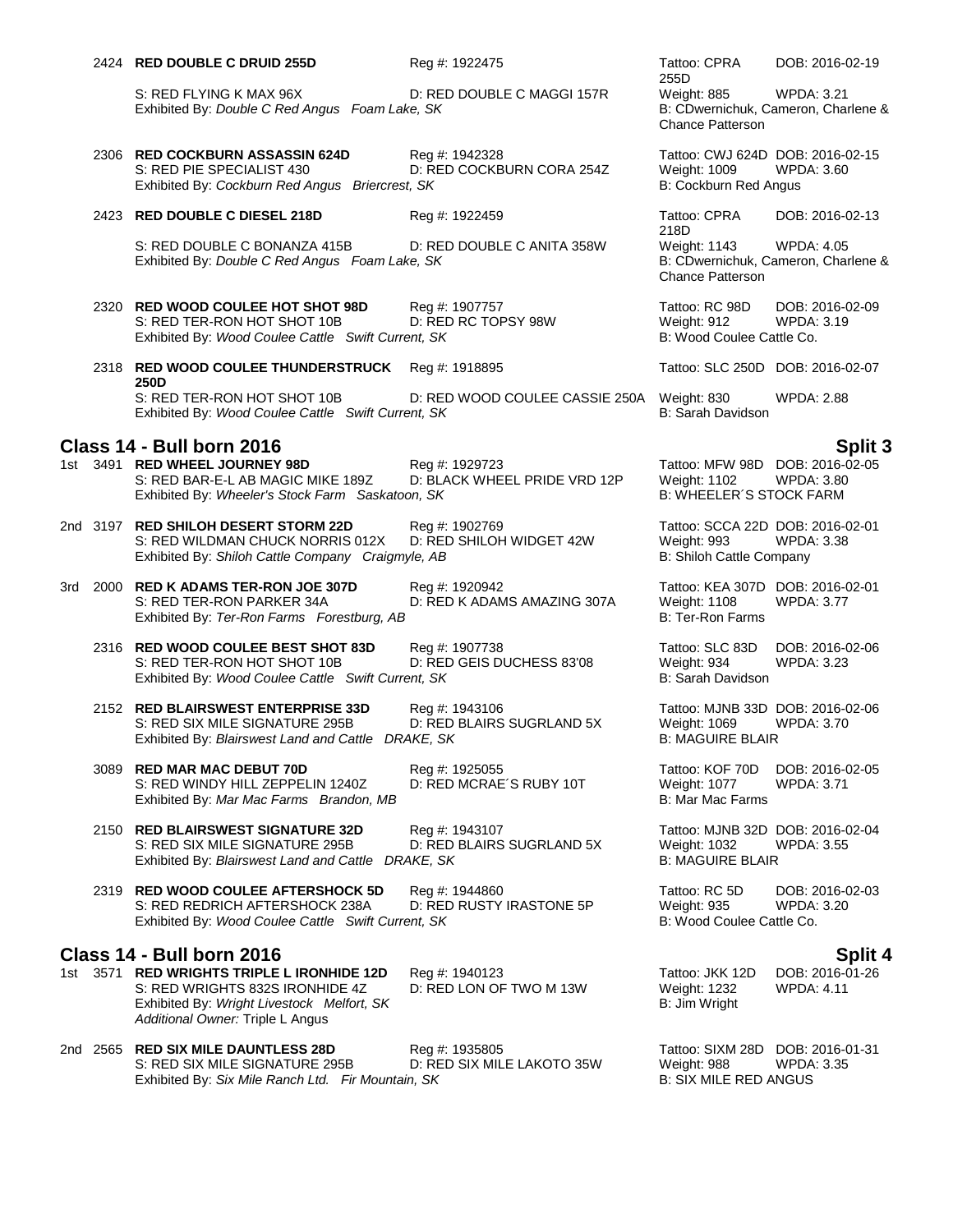- 3rd 2376 **RED REDRICH DRILLSTEM 80D** Reg #: 1910646 **Tattoo: RRF 80D DOB: 2016-01-26** RS: RED COCKBURN ALCATRAZ 394A D: RED REDRICH SIERRA 80A Weight: 928 WPDA: 3.09 S: RED COCKBURN ALCATRAZ 394A D: RED REDRICH SIERRA 80A Weight: 928 Exhibited By: *Redrich Farms Forestburg, AB* B: Redrich Farms **B: Redrich Farms** 
	- 2772 **RED T&S DIRECT IMPACT 14D** Reg #: 1925131 Tattoo: TSH 14D DOB: 2016-01-23 S: RED T-K VALENTINE 20B D: RED T&S MISS IMPACT 57B Weight: 1046 WPDA: 3.45 Exhibited By: *Hunt, Terry & Stacey Rose Valley, SK* B: T&S Farms
	- 3194 **RED SHILOH DEFENDER 6D** Req #: 1902746 Tattoo: SCCA 6D DOB: 2016-01-19 S: RED ML HUSTLER 272Z D: RED TOMAHAWK LADY 22P Weight: 1022 WPDA: 3.33 Exhibited By: *Shiloh Cattle Company Craigmyle, AB* B: Shiloh Cattle Company Craigmyle, AB

# **Class 15 - Junior Division Calf Champion and Reserve Calf Champion Bull**

- 1st 2149 **RED DOUBLE B AUTOGRAPH 2D** Reg #: 1896686 Tattoo: BAX 2D DOB: 2016-04-02 S: RED SIX MILE SIGNATURE 295B D: RED BLAIR´S LARKABA 42A Weight: 852 WPDA: 3.66 Exhibited By: *Double B Angus McLean, SK* B: Baxter Blair
	-
- 2nd 3569 **RED WRIGHTS 9B NIGHT WATCH 78D** Reg #: 1922913 Tattoo: WRA 78D DOB: 2016-03-04 S: RED WRIGHTS 161X FIFTY BELOW 9B D: RED TRIPLE L COPPER LADY 24B Weight: 977 WPDA: 3.73 Exhibited By: *Wright Livestock Melfort, SK* B: Jim Wright

## **Class 16 - Intermediate Division Calf Champion and Reserve Calf Champion Bull**

1st 3491 **RED WHEEL JOURNEY 98D** Reg #: 1929723 Tattoo: MFW 98D DOB: 2016-02-05 S: RED BAR-E-L AB MAGIC MIKE 189Z D: BLACK WHEEL PRIDE VRD 12P Weight: 1102 WPDA: 3.80 Exhibited By: Wheeler's Stock Farm Saskatoon, SK B: WHEELER<sup>'S</sup> STOCK FARM

2nd 2986 **RED BAR-E-L TRUMP CARD 21D** Reg #: 1923009 Tattoo: YHB 21D DOB: 2016-02-07

S: RED BAR-E-L AB MAGIC MIKE 189Z D: RED BAR-E-L SPRING ROSE 74B Weight: 1020 WPDA: 3.54<br>Exhibited By: Bar-E-L Angus Stettler, AB B: BAR-E-L ANGUS - DAVID & LYNNE Exhibited By: Bar-E-L Angus Stettler, AB

### **Class 17 - Senior Division Calf Champion and Reserve Calf Champion Bull**

\_\_\_\_\_2565 **RED SIX MILE DAUNTLESS 28D** Reg #: 1935805 Tattoo: SIXM 28D DOB: 2016-01-31 S: RED SIX MILE SIGNATURE 295B D: RED SIX MILE LAKOTO 35W Weight: 988 WPDA: 3.35<br>Exhibited By: Six Mile Ranch Ltd. Fir Mountain. SK B: SIX MILE RED ANGUS Exhibited By: Six Mile Ranch Ltd. Fir Mountain, SK

\_\_\_\_\_3571 **RED WRIGHTS TRIPLE L IRONHIDE 12D** Reg #: 1940123 Tattoo: JKK 12D DOB: 2016-01-26 S: RED WRIGHTS 832S IRONHIDE 4Z D: RED LON OF TWO M 13W Weight: 1232<br>Exhibited By: Wright Livestock Melfort, SK B: Jim Wright Exhibited By: Wright Livestock Melfort, SK *Additional Owner:* Triple L Angus

### **Class 18 - Bull born Jan 1- Jun 30, 2015 Split 1**

1st 2564 **RED SIX MILE HIGH CALIBER 177C** Reg #: 1869534 Tattoo: SIXM 177C DOB: 2015-02-22 S: RED SIX MILE TAURUS 519A D: RED U6 ALANA 13X Weight: 2049 WPDA: 3.21 Exhibited By: Six Mile Ranch Ltd. Fir Mountain, SK B: SIX MILE RED ANGUS *Additional Owner:* SIX MILE RED ANGUS *Additional Owner:* DIAMOND T ANGUS *Additional Owner:* SUNBERRY VALLEY RANCH *Additional Owner:* VIKSE FAMILY FARM

2nd 3130 **RED LAZY MC TRADITION 111C** Reg #: 1859022 Tattoo: CBM 111C DOB: 2015-02-12 S: RED WPRA LEGACY A 314 D: RED LAZY MC FIREFLY 78R Weight: 2056 WPDA: 3.17 Exhibited By: *Lazy MC Angus bassano, AB* B: Lazy MC Angus bassano, AB *Additional Owner:* Nordal Farms

- 3rd 3528 **RED LAZY MC JACK 119C** Reg #: 1859025 Tattoo: CBM 119C DOB: 2015-02-19 Exhibited By: Wilbar Cattle Co. Dundurn, SK *Additional Owner:* LAZY MC ANGUS
	- 2304 **RED COCKBURN CHROME 560C** Reg #: 1875281 Tattoo: CWJ 560C DOB: 2015-03-07 S: RED JACOBSON FED EXPRESS 3001 D: RED COCKBURN CORA 312A Weight: 1885 WPDA: 3.02<br>Exhibited By: Cockburn Red Angus Briercrest, SK B: Cockburn Red Angus Exhibited By: Cockburn Red Angus Briercrest, SK

## **Split 0**

# **Split 0**

LONGSHORE

# **Split 0**

D: RED LAZY MC FIREFLY 4Y Weight: 1838 W<br>B: LAZY MC ANGUS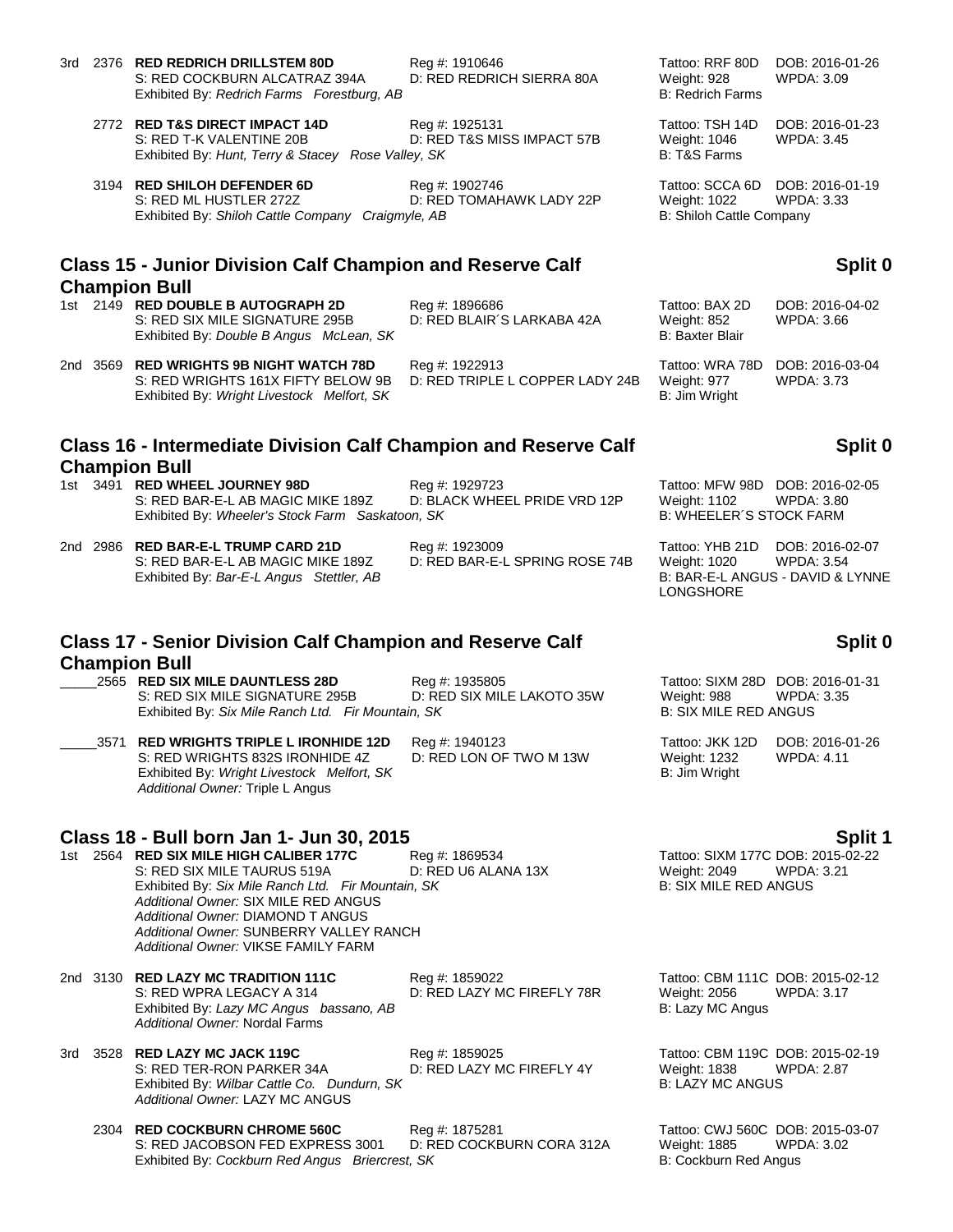| Split 2<br>Class 18 - Bull born Jan 1- Jun 30, 2015 |  |                                                                                                                                                                                                                                                                                                                                                                   |                                                                |                                                                                   |                                      |  |
|-----------------------------------------------------|--|-------------------------------------------------------------------------------------------------------------------------------------------------------------------------------------------------------------------------------------------------------------------------------------------------------------------------------------------------------------------|----------------------------------------------------------------|-----------------------------------------------------------------------------------|--------------------------------------|--|
|                                                     |  | 1st 2005 RED TER-RON SHOCKER 10C<br>S: RED TER-RON PARKER 34A<br>Exhibited By: Ter-Ron Farms Forestburg, AB                                                                                                                                                                                                                                                       | Reg #: 1842380<br>D: RED K ADAMS ZARIA 091Z                    | Tattoo: HAL 10C<br><b>Weight: 2113</b><br><b>B: Ter-Ron Farms</b>                 | DOB: 2015-01-13<br>WPDA: 3.12        |  |
|                                                     |  | 2nd 3426 RED TRIPLE L ENDORSE 20C<br>S: RED SSS ENDORSE 639X<br>Exhibited By: Triple L Angus Viscount, SK<br>Additional Owner: SELTE FARMS                                                                                                                                                                                                                        | Reg #: 1881736<br>D: RED SPITTALBURN BAYBERRY 704TWeight: 1786 | Tattoo: RKT 20C<br><b>B: TRIPLE L ANGUS</b>                                       | DOB: 2015-02-08<br><b>WPDA: 2.74</b> |  |
|                                                     |  | 3rd 3196 RED SHILOH CODE RED 34C<br>S: RED SHILOH ACTIVELY LOADED 81A                                                                                                                                                                                                                                                                                             | Reg #: 1839584<br>D: RED SHILOH AN AROUSED STATE<br>ЗA         | Tattoo: SCCA 34C DOB: 2015-02-09<br><b>Weight: 1804</b>                           | <b>WPDA: 2.77</b>                    |  |
|                                                     |  | Exhibited By: Shiloh Cattle Company Craigmyle, AB                                                                                                                                                                                                                                                                                                                 |                                                                | B: Shiloh Cattle Company                                                          |                                      |  |
|                                                     |  | 2249 RED SERENITY CORNERSTONE 109C<br>S: RED LAZY MC CC DETOUR 2W<br>Exhibited By: Serenity Livestock Fergus, ON                                                                                                                                                                                                                                                  | Reg #: 1875861<br>D: RED SERENITY ALFRIDA BE 114Z              | Tattoo: RKB 109C DOB: 2015-01-09<br>Weight: 2082<br><b>B: Serenity Livestock</b>  | <b>WPDA: 3.05</b>                    |  |
|                                                     |  | Class 19 - Bull born Jul 1- Dec 31, 2015                                                                                                                                                                                                                                                                                                                          |                                                                |                                                                                   |                                      |  |
|                                                     |  | <b>Class 20 - Junior Champion and Reserve Junior Champion Bull</b><br>1st 2564 RED SIX MILE HIGH CALIBER 177C<br>S: RED SIX MILE TAURUS 519A<br>Exhibited By: Six Mile Ranch Ltd. Fir Mountain, SK<br>Additional Owner: SIX MILE RED ANGUS<br>Additional Owner: DIAMOND T ANGUS<br>Additional Owner: SUNBERRY VALLEY RANCH<br>Additional Owner: VIKSE FAMILY FARM | Reg #: 1869534<br>D: RED U6 ALANA 13X                          | Tattoo: SIXM 177C DOB: 2015-02-22<br>Weight: 2049<br><b>B: SIX MILE RED ANGUS</b> | Split 0<br>WPDA: 3.21                |  |
|                                                     |  | 2nd 3130 RED LAZY MC TRADITION 111C<br>S: RED WPRA LEGACY A 314<br>Exhibited By: Lazy MC Angus bassano, AB<br>Additional Owner: Nordal Farms                                                                                                                                                                                                                      | Reg #: 1859022<br>D: RED LAZY MC FIREFLY 78R                   | Tattoo: CBM 111C DOB: 2015-02-12<br>Weight: 2056<br>B: Lazy MC Angus              | WPDA: 3.17                           |  |
|                                                     |  | Class 21 - Bull born 2014                                                                                                                                                                                                                                                                                                                                         |                                                                |                                                                                   |                                      |  |
|                                                     |  | 1st 2558 RED SIX MILE SIGNATURE 295B<br>S: RED SIX MILE GRAND SLAM 130Z<br>Exhibited By: Six Mile Ranch Ltd. Fir Mountain, SK<br>Additional Owner: SIX MILE RED ANGUS<br>Additional Owner: BLAIRS.AG CATTLE COMPANY<br>Additional Owner: NIOBRARA RED ANGUS                                                                                                       | Reg #: 1809453<br>D: RED SELMA OF SIX MILE 358X                | Tattoo: SIXM 295B DOB: 2014-03-12<br>Weight: 2606<br><b>B: SIX MILE RED ANGUS</b> | Split 1<br><b>WPDA: 2.65</b>         |  |
|                                                     |  | 2nd 3416 RED WHEEL CREED 182B<br>S: DMM CREED 75W<br>Exhibited By: Symens Land and Cattle Co Claresholm, AB                                                                                                                                                                                                                                                       | Reg #: 1798747<br>D: RED WHEEL BECKY 51W                       | Tattoo: MFW 182B DOB: 2014-03-16<br>Weight: 2104<br>B: Wheeler's Stock Farm       | <b>WPDA: 2.14</b>                    |  |
| 3rd                                                 |  | 2399 RED T-K COBRA 34B<br>S: RED BAR-E-L WARDEN 144W<br>Exhibited By: T Bar K Ranch Wawota, SK<br>Additional Owner: NIELSON LAND & CATTLE COMPANY                                                                                                                                                                                                                 | Reg #: 1787665<br>D: RED T-K RINA 87X                          | Tattoo: EU 34B<br>Weight: 2396<br><b>B: KEVIN B DORRANCE</b>                      | DOB: 2014-03-03<br><b>WPDA: 2.41</b> |  |
|                                                     |  | 2762 RED HOWE SHINE 222B<br>S: RED XO CROWFOOT SHINE 235Z<br>Exhibited By: Howe Family Farm Moose Jaw, SK                                                                                                                                                                                                                                                         | Reg #: 1811078<br>D: RED HOWE LASS 155Z                        | Tattoo: MHZ 222B DOB: 2014-04-07<br>Weight: 2441<br><b>B: MICHEAL HOWE</b>        | WPDA: 2.55                           |  |
|                                                     |  | Class 21 - Bull born 2014                                                                                                                                                                                                                                                                                                                                         |                                                                |                                                                                   | Split 2                              |  |
|                                                     |  | 1st 2002 RED TER-RON HOT SHOT 10B<br>S: RED LAZY MC KINGMAN 16W<br>Exhibited By: Ter-Ron Farms Forestburg, AB<br>Additional Owner: Wood Coulee Red Angus                                                                                                                                                                                                          | Reg #: 1785047<br>D: RED K ADAMS ZARIA 091Z                    | Tattoo: HAL 10B<br><b>Weight: 2231</b><br><b>B: Ter-Ron Farms</b>                 | DOB: 2014-01-08<br><b>WPDA: 2.13</b> |  |
|                                                     |  | 2nd 2308 RED PIE SPECIALIST 430<br>S: RED LSF SAGA 1040Y<br>Exhibited By: Cockburn Red Angus Briercrest, SK<br>Additional Owner: Wilbar Cattle Co.<br>Additional Owner: Peiper Red Angus                                                                                                                                                                          | Reg #: 1875330<br>D: RED PIE PLAYMATE 232                      | Tattoo: IMP 0430B DOB: 2014-02-02<br>Weight: 2419<br>B: Pieper Red Angus          | <b>WPDA: 2.36</b>                    |  |